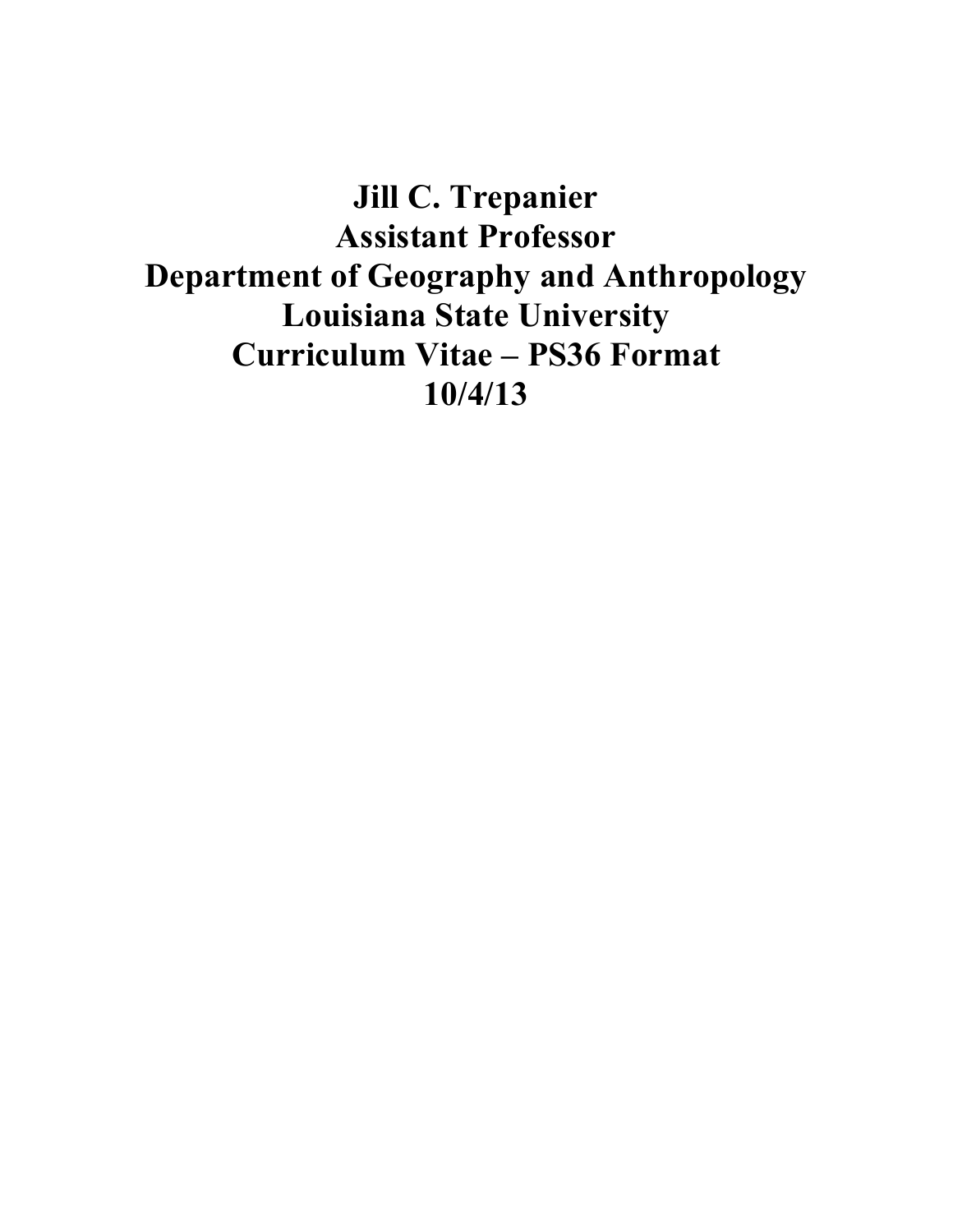# **Jill C. Trepanier**

(formerly Malmstadt)

225-578-6192; jtrepa3@lsu.edu

## **Education**

- Ph.D. Geography (2012) Florida State University Dissertation: *Quantifying extreme hurricane risk in the North Atlantic and Gulf of Mexico*
- M.S. Geography (2009) Florida State University

Thesis: *Pre-landfall intensity as predictor of economic loss from Florida hurricanes, 1900 – 2007*

B.A. Geography (2007) University of Wisconsin-Oshkosh

### **1. Documentation**

### *1.1. History of Assignments:*

A report prepared by the chair describing assignments for teaching, scholarship, and service.

# *1.2 Teaching:*

### **1.2.1 Documentation of teaching activities.**

1.2.1.1 Teaching Evaluations: results of student evaluations of teaching.

### *Louisiana State University*

(These evaluations are based on a 1 to 5 point scale, where 5 is excellent and 1 is poor)

| Overall Instructor      |         | N  |
|-------------------------|---------|----|
|                         | Ratings |    |
| GEOG 2050 (Spring 2013) | 4.78    | 92 |
| GEOG 4221 (Spring 2013) | 4.82    | 11 |
| GEOG 2050 (Fall 2012)   | 4.45    | 74 |
| GEOG 4013 (Fall 2012)   | 4 49    | 15 |

1.2.1.2 Teaching history

|  |  | Louisiana State University |
|--|--|----------------------------|
|--|--|----------------------------|

| Course Number    | <b>Course Name</b>             | Semester         | Enrollment |
|------------------|--------------------------------|------------------|------------|
| <b>GEOG 4221</b> | Tropical                       | Spring 2013      | 13         |
|                  | Atmospheres                    |                  |            |
| <b>GEOG 2050</b> | Geography of the<br>Atmosphere | Spring 2013      | 234        |
| <b>GEOG 2050</b> | Geography of the<br>Atmosphere | <b>Fall 2012</b> | 146        |
| GEOG 4013        | Meteorology                    | <b>Fall 2012</b> |            |

*Florida State University*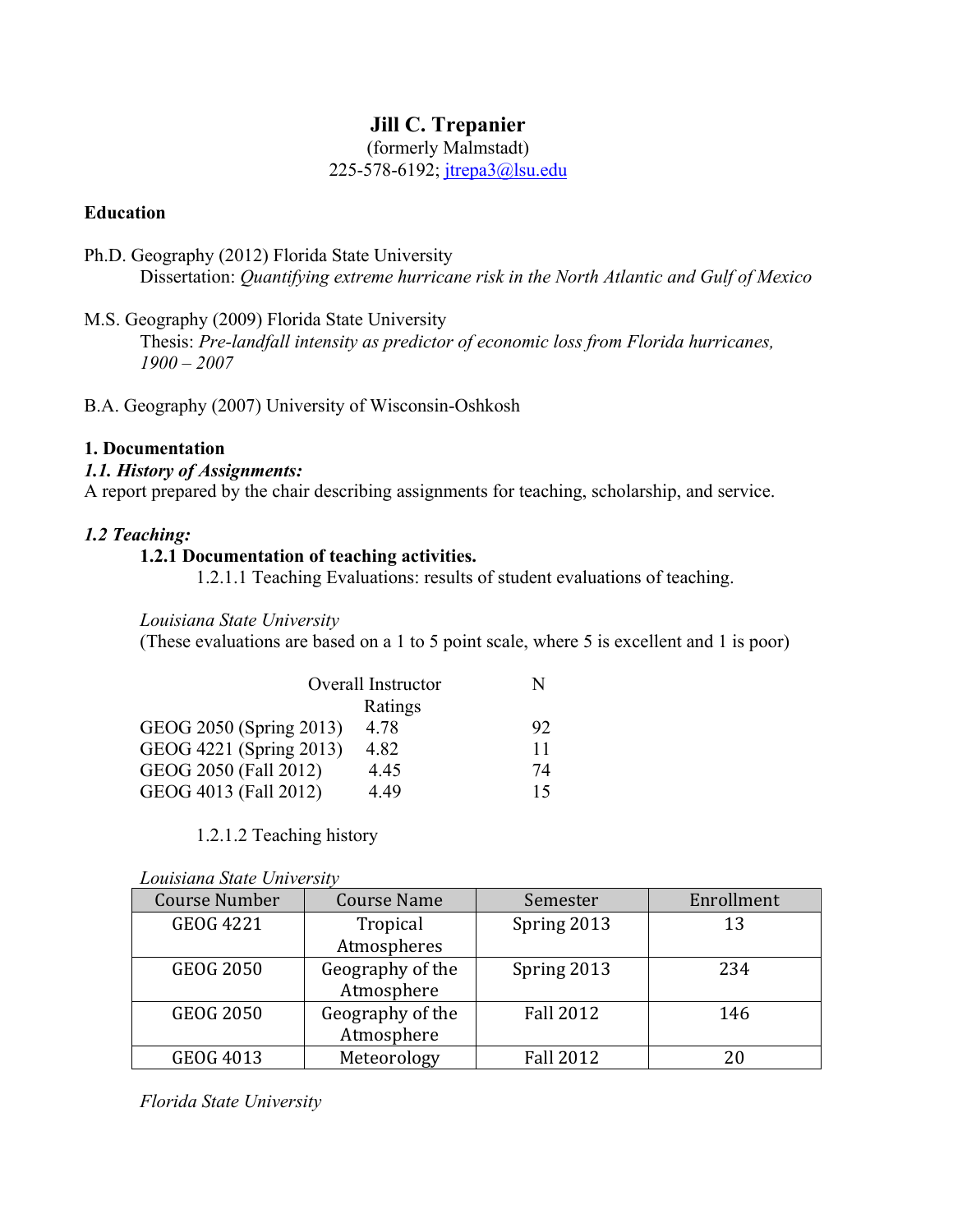| Course Number    | <b>Course Name</b> | Semester         | Enrollment |
|------------------|--------------------|------------------|------------|
| <b>GEOG 1330</b> | Environmental      | Summer 2008      |            |
|                  | Science            | <b>Fall 2009</b> | 125        |
|                  |                    | Summer 2009      | 30         |
| <b>GEOG 2200</b> | Physical           | Spring 2010      |            |
|                  | Geography          | Fall 2011 online |            |

\* Graduate committees

- 1. Emily Powell, Ph.D. LSU, member
- 2. Harold F. Needham, Ph.D. LSU, member
- 3. Amanda Billiot, M.S., LSU, member
- 4. Clay Tucker, M.S., LSU, chair/advisor

### **1.2.2 Listing of publications concerning instruction**

- 1.2.2.1 Textbooks
- 1.2.2.2 Shorter Works
- 1.2.2.3 Edited books with scholarly introductions or notes by the editor
- 1.2.2.4 Recordings
- 1.2.2.5 Instructional material--multimedia, electronic, etc.
- 1.2.2.6 Miscellaneous

# **1.2.3 Listing of publications concerning instruction accepted for publication but not yet published**.

#### **1.2.4 Participation in:**

1.2.4.1 Professional Meetings, Symposia, Workshops, and Conferences on teaching (other than artistic performances).

1.2.4.2 Local instructional activities (guest lectures, etc.)

"The Sense and Nonsense of Global Warming" presentation at the Global Residential College, April 2013.

#### **1.2.5 Other instructional activities or other contributions to the profession:**

1.2.5.1 Membership in professional organizations;

1.2.5.2 Administrative duties;

1.2.5.3 New teaching methods/material developed, etc.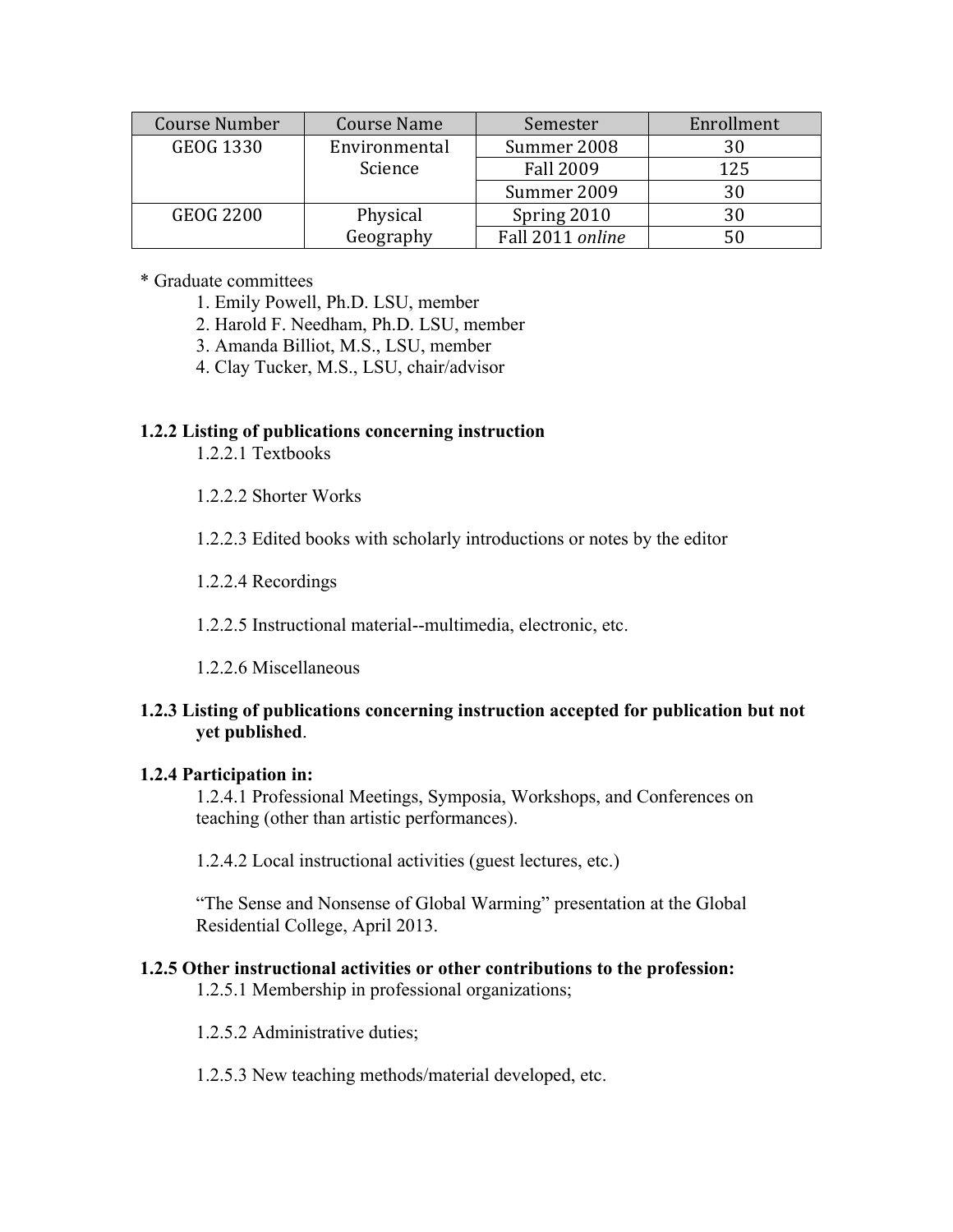### **1.2.6 Awards, lectureships, or prizes that show recognition of teaching achievement.**

### **1.2.7 Research Support/Grant Activities aimed at advancing one's ability to teach:**

1. Board of Regents Traditional Enhancement Grant. Submitted October, 2012. Denied. Aimed at developing a Meteorology Laboratory facility to assist in the teaching of GEOG 4013: *Meteorology*.

### *1.3 Scholarship:*

## **1.3.1 Listing of research publications**

- 1.3.1.1 Books and Monographs: include place, publisher, and date of publication.
- 1.3.1.2 Shorter Works

### *Refereed Journal Articles*

- 1. Trepanier, J. C., H. F. Needham, J. B. Elsner, T. H. Jagger (2013), Combining surge and wind risk from hurricanes using a copula model: An example from Galveston, Texas, *The Professional Geographer*, In Press.
- 2. Trepanier, J. C. and K. N. Scheitlin (2013), Hurricane wind risk in Louisiana, *Natural Hazards*, DOI 10.1007/s11069-013-0869-6
- 3. Strazzo, S. E., J. B. Elsner, J. C. Trepanier, K. Emanuel (2013), Frequency, intensity, and sensitivity to sea-surface temperature of North Atlantic TCs in best-track and simulated data, *Journal of Advances in Modeling Earth Systems*, 5, 1–10.
- 4. Elsner, J. B., **J. C. Trepanier**, S. E. Strazzo, and T. H. Jagger (2012), Sensitivity of limiting hurricane intensity to ocean warmth, *Geophysical Research Letters*, 39, L17702, doi:10.1029/2012GL053002.
- 5. Scheitlin, K. N., J. B. Elsner, S. W. Lewers, **J. C. Malmstadt** and T. H. Jagger (2011), Risk assessment of hurricane winds for Eglin Air Force Base in northwestern Florida, USA, *Theoretical and Applied Climatology*, doi:10.1007/s00704-010-0386-4.
- 6. Elsner, J. B., S. W. Lewers, **J. C. Malmstadt**, and T. H. Jagger, (2011), Estimating contemporary and future wind-damage losses from hurricanes affecting Eglin Air Force Base, Florida, *Journal of Applied Meteorology and Climatology*, 50, 1514–1526.
- 7. **Malmstadt, J. C.**, J. B. Elsner, and T. H. Jagger, (2010), Risk of strong hurricane winds to Florida cities*, Journal of Applied Meteorology and Climatology*, 49, 2121-2132.
- 8. Scheitlin, K. N., J. B. Elsner, **J. C. Malmstadt**, R. E. Hodges, and T. H. Jagger, (2010), Toward increased utilization of historical hurricane chronologies, *Journal of Geophysical Research*, 115, DOI:10.1029/2009JD012424.
- 9. **Malmstadt, J. C.**, K. N. Scheitlin, J. B. Elsner, (2009), Florida hurricanes and damage costs, *Southeastern Geographer*, 49, 108–131.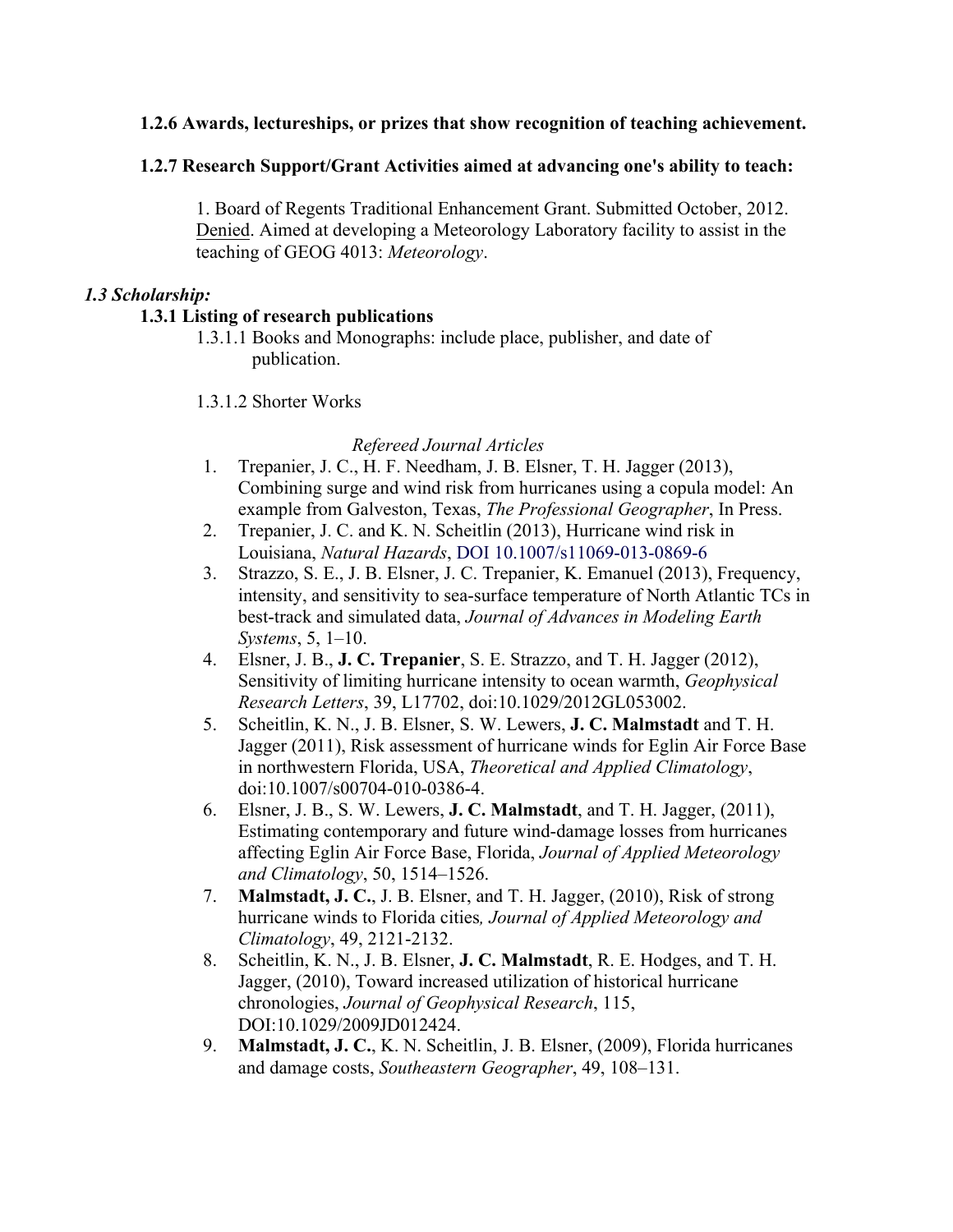#### *Book Chapters*

- 1. **Malmstadt, J. C.**, J. B. Elsner, and T. H. Jagger, (2010), Frequency and intensity of hurricanes within Florida's threat zone. *Hurricanes and Climate Change, Volume 2.*
- 1.3.1.3 Edited books
- 1. Elsner, J. B., R. E. Hodges, **J. C. Malmstadt**, and K. N. Scheitlin (eds), (2010), *Hurricanes and Climate Change, Volume 2*.
- 1.3.1.4 Collections of previously unpublished material, correspondence and diaries
- 1.3.1.5 Recordings
- 1.3.1.6 Miscellaneous
- 1.3.1.7 Electronic dissemination of research.

#### **1.3.2 Listing of other publications accepted for publication but not yet published.**

#### **1.3.3 Other creative and artistic contributions**.

- 1.3.3.1 Original works presented: plays, poetry, musical compositions, art, designs, completed projects (interior design, architecture, landscape architecture, etc.)
- 1.3.3.2 Other creative activities: contributions to theatrical productions, guest artist in solo or collaborative presentations in juried competitions.

#### **1.3.4 Participation in Other Professional Meetings, Symposia, Workshops, and Conferences**

#### *Presentations at Professional Meetings*

Annual Meeting, Association of American Geographers, April 2013, Los Angeles, CA, paper presentation.

Annual Meeting, Association of American Geographers, February 2012, New York, NY, paper presentation.

29<sup>th</sup> Conference on Hurricanes and Tropical Meteorology, May 2010, Tucson, AZ, poster presentation.

Environmental Action Research Symposium, April 2010, Tallahassee, FL, paper presentation.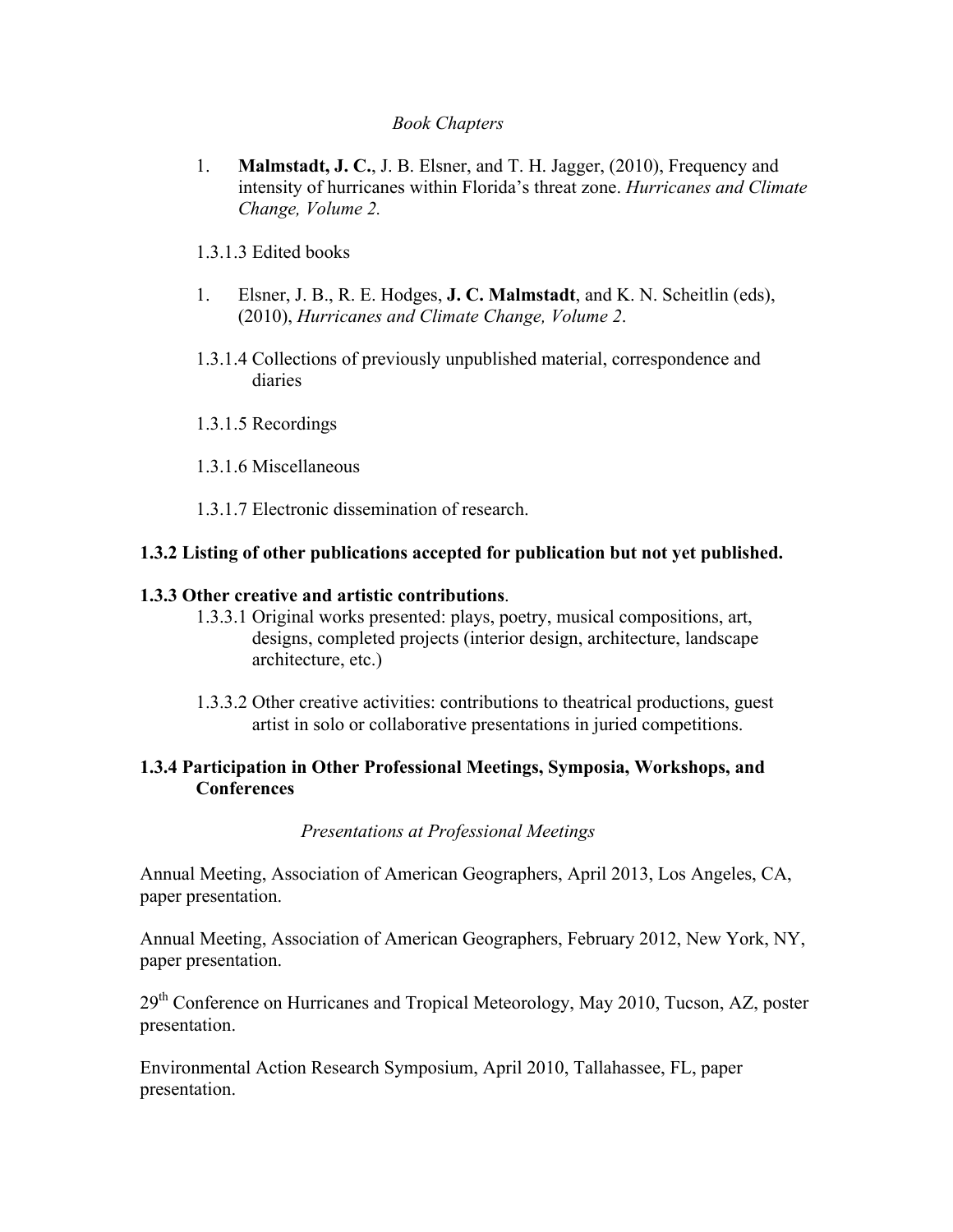Annual Meeting, Southeast Division of the Association of American Geographers, November 2009, Birmingham, AL, paper presentation.

2<sup>nd</sup> International Summit on Hurricanes and Climate Change, June 2009, Corfu, Greece, poster presentation.

Annual Meeting, Association of American Geographers, April 2009, Las Vegas, NV, paper presentation.

# **1.3.5 Other scholarly or creative activities or other contributions to the profession:**

- 1.3.5.1 Membership in professional organizations
	- 1. Association of American Geographers
	- 2. American Meteorology Association
- 1.3.5.2 Administrative duties
- 1.3.5.3 New standard testing methods, new design of equipment, etc.

# **1.3.6 Other awards, lectureships, or prizes that show recognition of scholarly or artistic achievement.**

# **1.3.7 Other research Support/Grant Activities**:

1. Board of Regents Research Competitiveness Subgroup Grant: Estimating the combined risk of hurricane wind and storm surge along the U.S. Gulf Coast. Denied.

2. Louisiana State University Council on Research Summer Stipend Grant: Risk of Extreme Hurricane Winds in Coastal Louisiana. Accepted (summer funding for July 2013).

# **1.3.8 Theses/dissertations directed**.

# **1.3.9 Major areas of research interest.**

1. Hurricanes, climate extremes, statistics

# *1.4 Service:*

# **1.4.1 Student organizations advised.**

Faculty Advisor for the Geography and Anthropology Undergraduate Society. Began November 2012.

# **1.4.2 Recruitment of students and faculty.**

# **1.4.3 University service: department, college, university, and Faculty Senate**